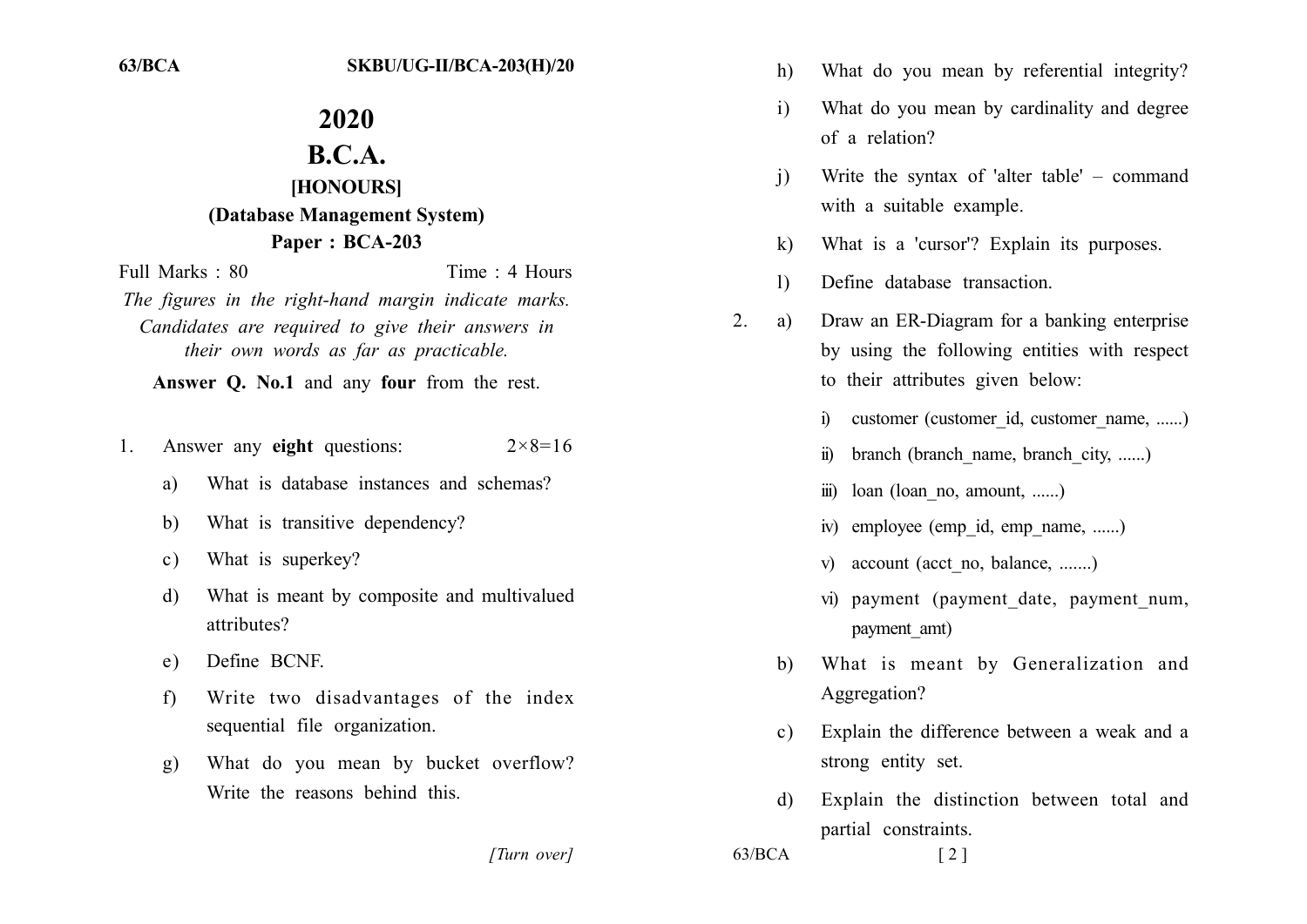What is derived attributes?  $e)$ 

 $6+(2+2)+2+2+2=16$ 

- $3<sub>1</sub>$ Why is normalization necessary in database a) design?
	- State two disadvantages of 1NF. b)
	- Compare 3NF and BCNF.  $\mathbf{c}$ )
	- What is triggers? Write the need for triggers.  $\mathbf{d}$
	- Explain three schema architecture of DBMS.  $e)$  $3+2+3+(2+2)+4=16$
- What is triggers?  $\overline{4}$ . a)
	- What is data dictionary? b)
	- Explain with example, the following  $c)$ relational algebraic operations:
		- select operation  $\mathbf{i}$
		- project operation  $ii)$
		- iii) rename operation
	- Consider the relational databse given below. d) Give an expression in the relational algebra to express each of the following queries : employee(person name, street, city) works (person name, company name, salary) company (company name, city) manages (person name, manager name)
- $\mathbf{i}$ Find the names of all employees who work for xyz corporation.
- Find the names, street address, and  $\mathbf{ii}$ cities of residence of who work for abc bank corporation.
- iii) Find the names of all employees in this database who live in the same city as the company for which they work.

 $2+2+(2+2+2)+(2\times3)=16$ 

 $5<sup>1</sup>$ Given the relation  $R(A, B, C, D)$  and the set a) of functional dependencies (FDs)

 $F = \{A \rightarrow BC, B \rightarrow C, A \rightarrow B, AB \rightarrow C, AC \rightarrow D\}$ 

Obtain minimal set of FDs that is equivalent to the given set and determine the candidate keys.

Consider a relational schema R(A,B,C,D,E)  $h$ and the set of FDs

 $F = \{A \rightarrow BC, CD \rightarrow E, B \rightarrow D, E \rightarrow A\}$ 

- Show if the decomposition  $R_1(A, B, C)$  $\mathbf{i}$ and  $R_2(A,B,E)$  of R is a lossless.
- Show if dependency is preserved in the  $\overline{11}$ above decomposition.

 $63/BCA$